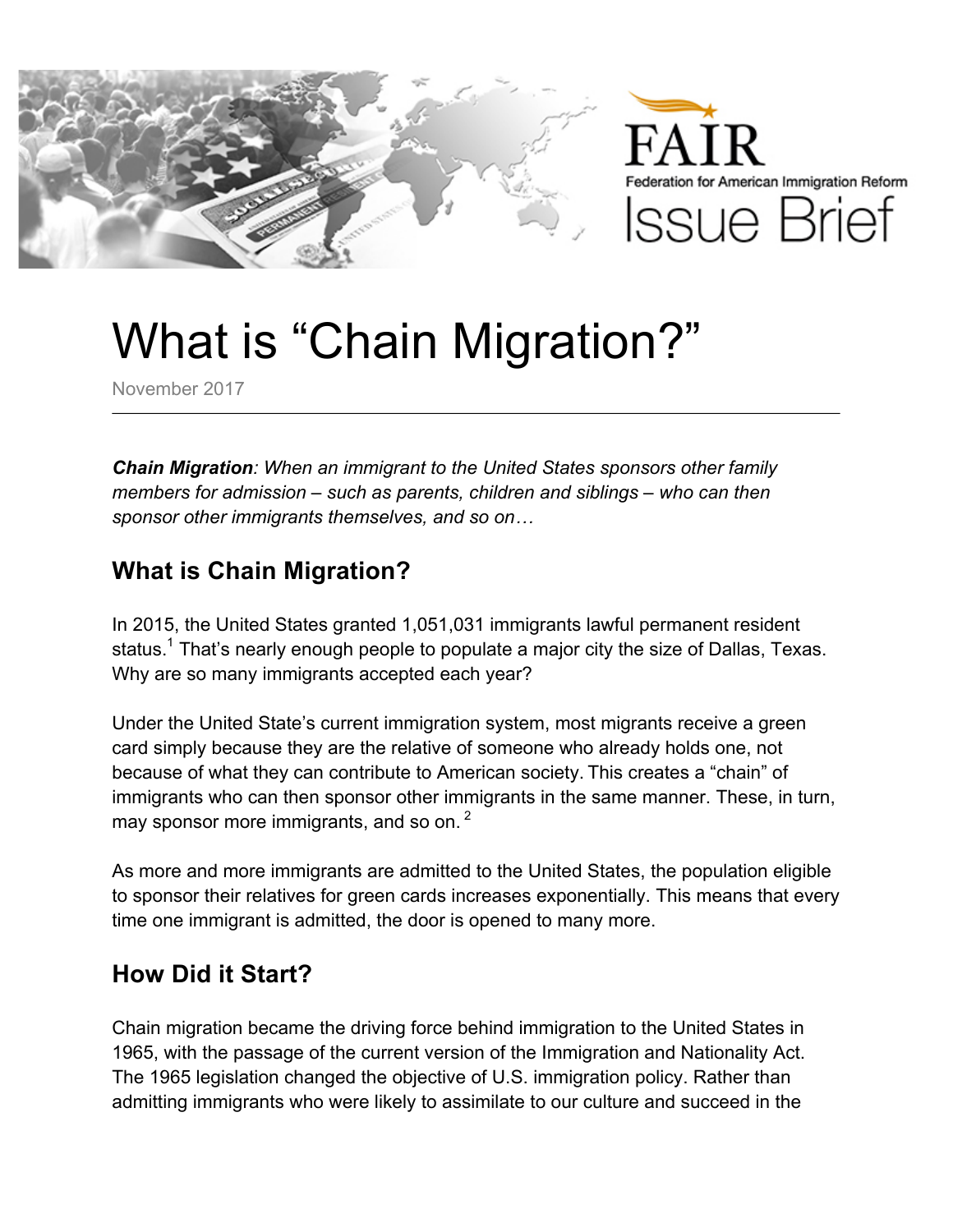United States, American immigration policy shifted its focus to an extremely broad concept of "family reunification." This placed the integrity of immigrant families above the economic, national security, and public safety interests of the American public. As a result, the pool of immigrants eligible to come to the United States became largely selfselecting.

In addition, the 1965 legislation eliminated the firm annual cap on the number of green cards, which had kept immigrant numbers manageable in the years following World War II. As a result, the immigrant share of the U.S. population has nearly tripled (4.7 percent to 13.5 percent) since  $1970<sup>3</sup>$ 



#### Immediate Relative Admissions since 1965

It also eliminated the cap on the number of "immediate relatives" (parents, spouse and children) of a U.S. citizen who could be admitted in a given year. Because of this, and only five years after the implementation of chain migration, the number of immediate relative admissions nearly doubled 79,213 in 1970. After ten years, it had almost tripled to 91,504 in 1975. Less than 30 years later, it was eight times higher, 249,764 in 1994. And exactly 50 years later -- when 465,068 immediate relatives were admitted to the U.S. – it was more than 14 times higher than it was in 1965. $4$ 

While the annual cap on the admissions of immediate relatives of U.S. citizens was eliminated, most other immigrant categories *remain* subject to annual limits. As a result, there is a backlog of immigrant visa applications for those categories in countries like India and the Philippines. The wait can often be *decades* long. There is evidence that these long lines encourage many intending immigrants with marketable skills to seek